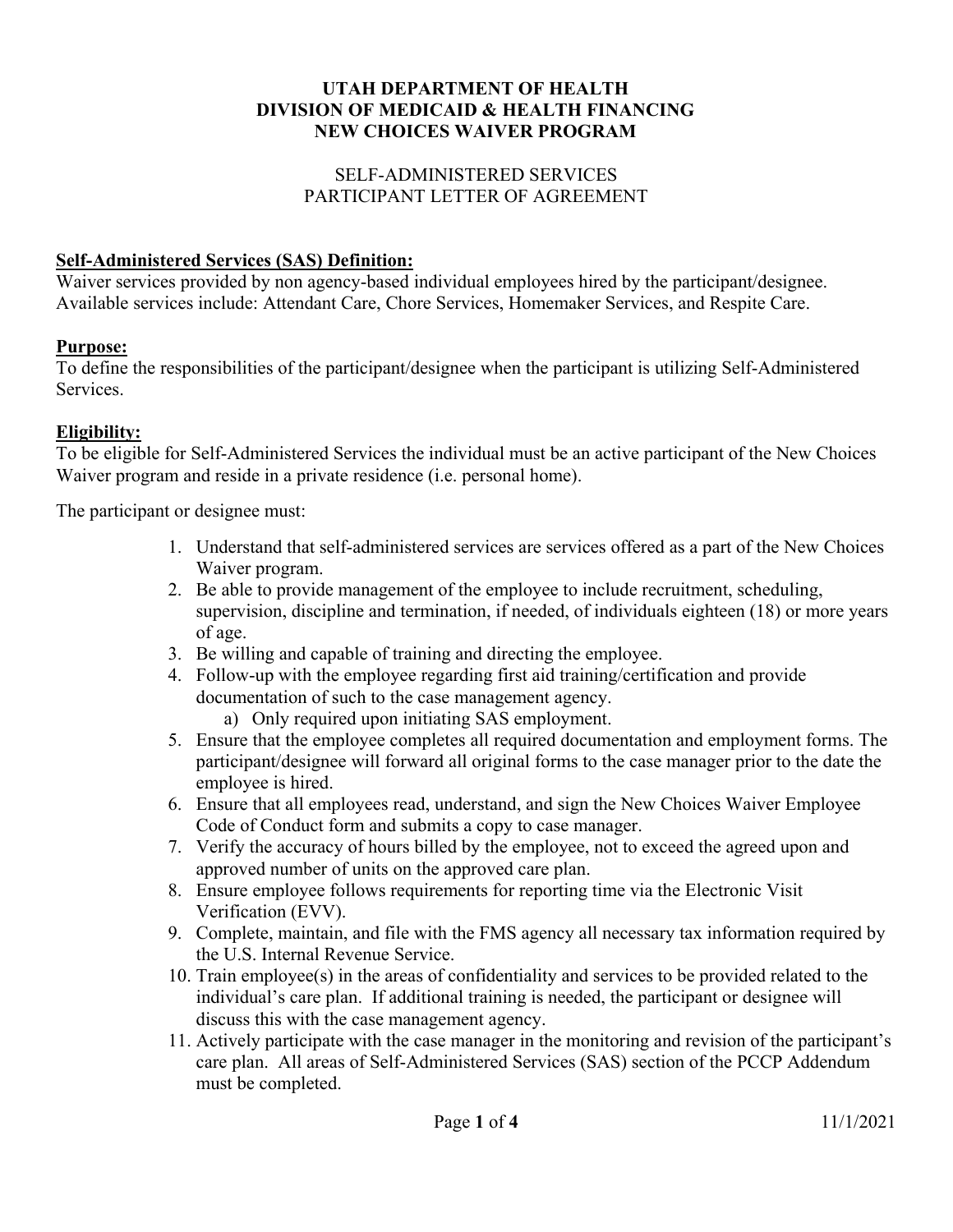- 12. Provide periodic feedback to the case management agency regarding the quality and effectiveness of services being provided by the employee.
- 13. Immediately report to the case manager any abuse, neglect, or exploitation of the participant by the employee.
- 14. Notify the case manager when participant needs change in order to modify the care plan as appropriate.
- 15. Obtain prior authorization for services from the State Medicaid Agency/designee and understand that no services may be provided before authorization is obtained.
- 16. Furnish requested copies of all documents related to employment or services that are collected by the participant/designee to the State Medicaid Agency/designee.
- 17. Report issues of non-compliance, participant/designee and employee(s) conflict, and/or other significant occurrences to the State Medicaid Agency/designee.

The case manager will determine the individual's ability to understand the risks, rights, and responsibilities of receiving waiver services through the Self-Administered Services method. In the event it is determined there are health and/or safety issues or the participant/designee lacks the ability to participate, the participant will not receive authorization to participate in Self-Administered Services. If authorization is not granted, the participant/designee will receive a written notice and will be given the opportunity to appeal the decision following established appeal procedures.

# **Participant Designee:**

A participant may choose a designee in the event that they are unable or unwilling to self-administer their own services. The designee may be a legal representative, guardian, holder of a power of attorney for health care, or a decision-maker as named in a participant's living will. The designee may also be a family member, attorney, social worker, or any other person chosen by the participant or a court, to act on the individual's behalf. The designee should demonstrate a strong personal commitment to the participant, be at least 18 years of age, and be able to demonstrate the same knowledge as would be required of the participant. **The designee cannot be paid to provide any services to the participant.** 

# **Person Centered Care Planning:**

Care planning is a collaborative effort between the participant/designee, caregiver, family, and the Case Manager. The care plan is a mutually agreed upon arrangement of services that meets the needs of the participant. Once developed, the care plan must be approved by the State Medicaid Agency prior to implementation. Services that consist entirely of supervision or companionship will not be authorized. In the event any services are denied or reduced, the participant/designee will receive a written notice and will be given the opportunity to appeal the decision following established appeal procedures.

The Self-Administered Services care planning process:

- 1. Once a participant/designee has requested self-administered service and has been determined to have the ability to direct services, the case manager works with the participant/designee to determine the units of service appropriate to meet the identified service needs and discusses the care plan and service limits.
- 2. Once developed, the case manager will submit the care plan to the State Medicaid Agency/designee for approval.
- 3. Upon obtaining approval, the participant/designee can begin negotiating a wage and work schedule with their hired self-administered services employee(s) for each of the approved services. **SAS may not begin until an official start date is provided by the Financial Management Services (FMS) agency**.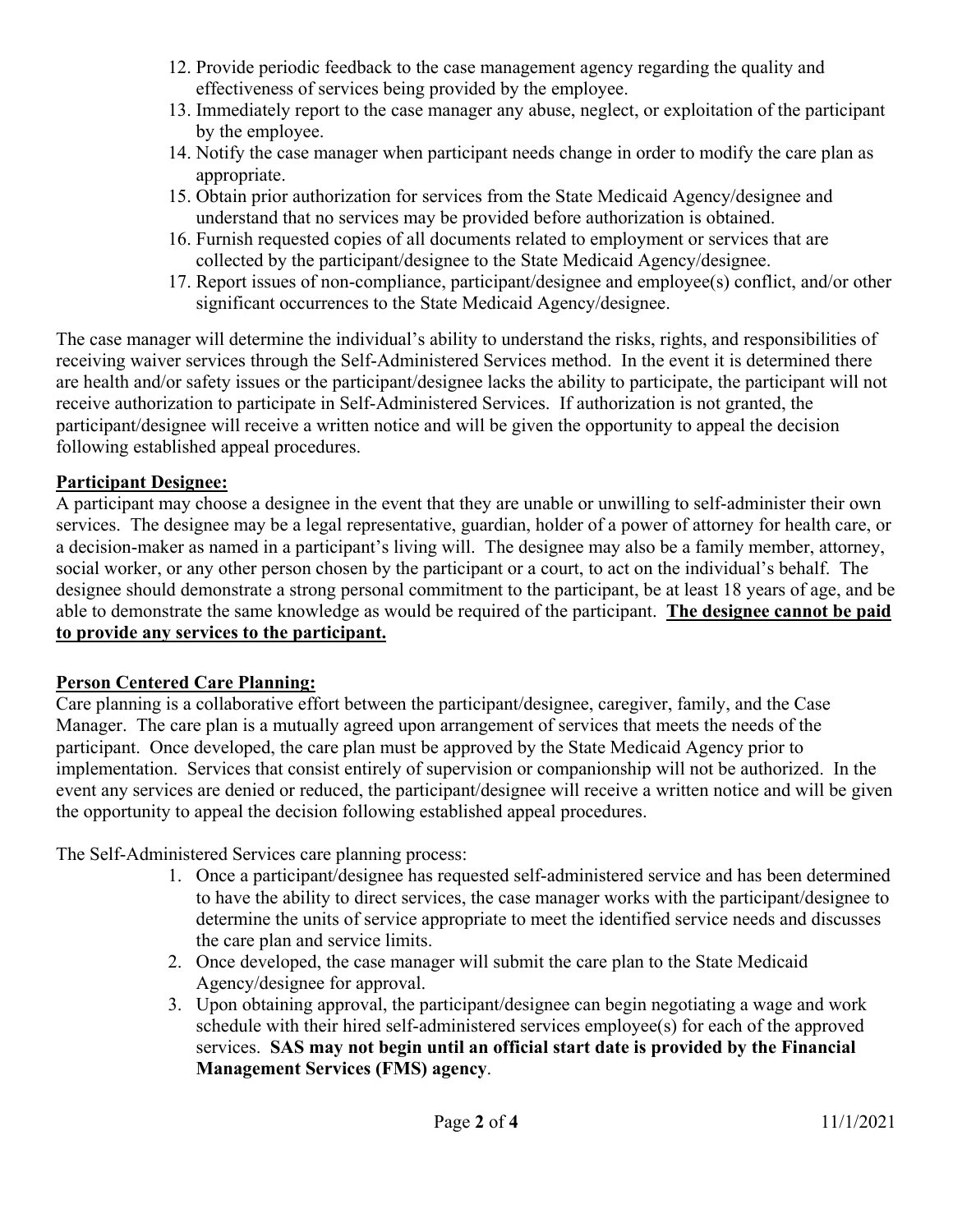## **Case Manager's Role:**

The case manager will:

- Assist the participant/participant designee in selecting a FMS agency to complete pay-roll and other employer-related functions for services delivered through the self-administered services method.
- Explain to the participant/designee fiscal activities, hiring/firing employee(s), consumer rights and responsibilities, and supervision of employees.
- Monitor the safety and well being of the participant and the quality and effectiveness of the selfadministered services that are being delivered. The case manager will also monitor the ongoing relationship between the participant and the employee(s) and have ongoing contact with the participant/participant designee and the employee(s). These contacts will occur in the following ways:
	- 1. An initial face-to-face visit with the participant/participant designee and employee within two (2) weeks of start-up of the service. Additional face-to-face visits with the participant and employee may be required as determined by the case manager.
	- 2. Monthly contacts, either by telephone or face-to-face, as determined by the case manager.
	- 3. Quarterly face-to-face visit and completion of the Health and Safety Checklist.
	- 4. An annual reassessment of the care plan by the State Medicaid Agency/designee to determine changes in condition, re-evaluate and adjust the Care Plan, and offer additional training to the participant and/or employee(s).
	- 5. Event-based contacts either by telephone or face-to-face visits, as warranted.

During each contact the case manager will continually assess the participant to assure that the participant's needs are met and to ensure the quality of the self-directed services.

# **Financial Management Services Agency:**

The participant/designee will receive information regarding the FMS agency's role and processes.

The participant/designee will be provided with information regarding the requirements, including required forms, for the selected FMS agency. The case manager will assist in submitting the required forms to the FMS. Additionally, the FMS agency will conduct any necessary follow-up regarding FMS required forms with the participant/designee and notify the case manager when the forms are complete.

The FMS agency will complete all necessary payroll functions assuring compliance with all applicable state and federal payroll laws.

The employee will be paid by the FMS agency on agreed upon dates, as long as time has been reported according to the requirements of the FMS agency. **The FMS agency will not reimburse for units of service that are over those approved on the care plan.**

## **Reasons for Potential Discontinuation of the Self-Administered Services:**

Following are some reasons that the case manager or State Medicaid Agency may suspend or discontinue authorization for Self-Administered Services:

- 1. **Hospitalization or short-term placement**. A participant that is hospitalized or placed in a nursing or rehabilitation facility will have services suspended during stay in the facility.
- 2. **Voluntary withdrawal**. A participant may discontinue participation in self-administered services at any time. The case manager will engage in a discussion with the participant expressing an interest in discontinuation of Self-Administered Services to discern if there are any issues or areas of concern that could avoid discontinuation if that is what is needed to allow the participant to continue with the Self-Administered Services.